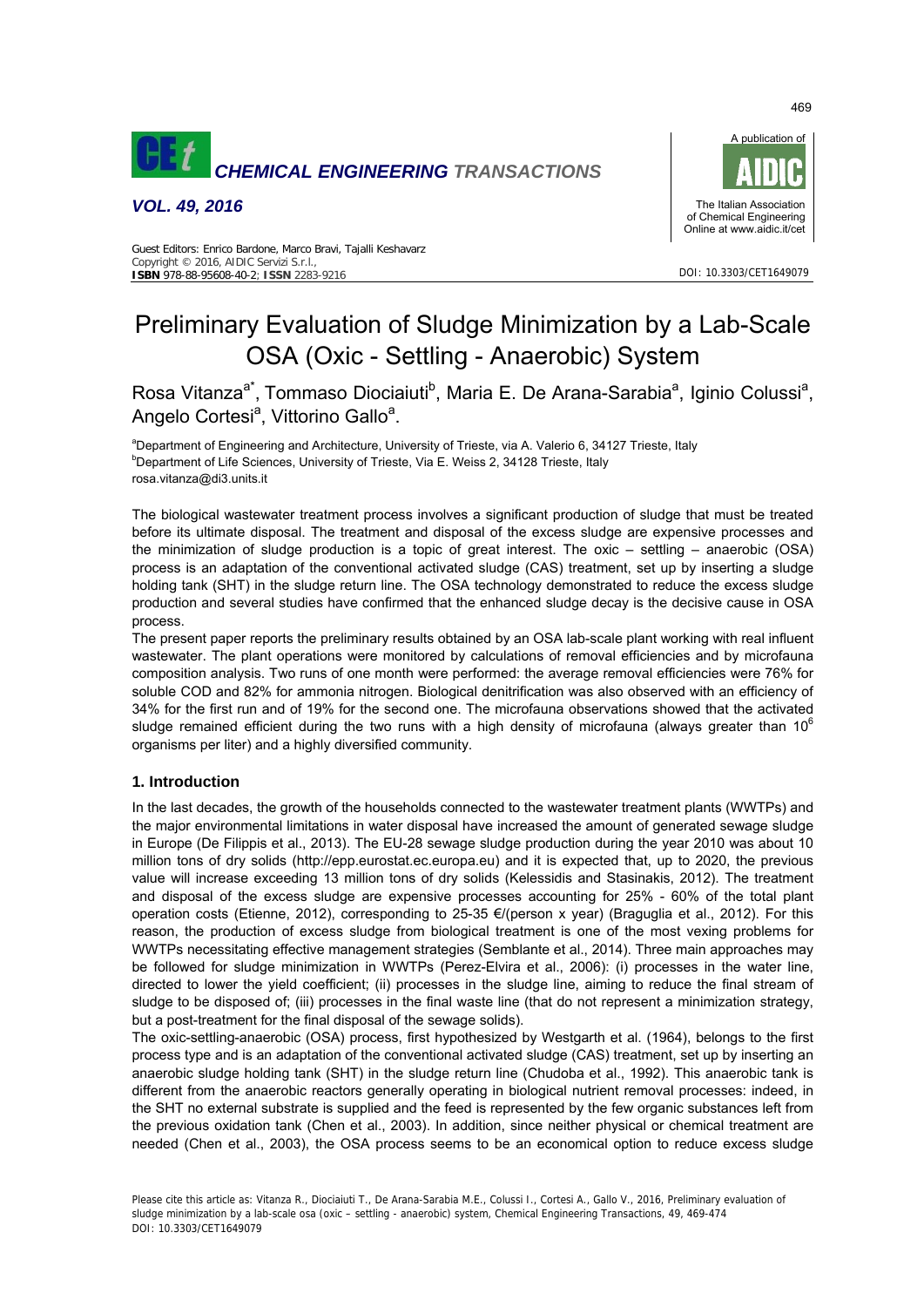production and can be readily retrofitted to existing plants as well as implemented in new designs (Semblante et al., 2014).

The OSA technology demonstrated to reduce the excess sludge production by 23% to 58% (Wang et al., 2008), but the reason by which this occurs is unclear. Semblante et al. (2014) summarized the sludge reduction mechanisms reported in literature - *i.e.* enhanced endogenous decay, EPS destruction, biomass feasting/fasting, energy uncoupling/spilling, slow-growing bacteria selection and predation on bacteria by higher organisms – pointing out that it is difficult to isolate a single cause because it is possible that these mechanisms are overlapping. Wang et al. (2008) investigated the effects of sludge decay, energy uncoupling and low sludge yield of anaerobic oxidation on the excess sludge minimization concluding that the sludge decay is the decisive cause in the OSA process, accounting for 66.7% of sludge production reduction.

The oxidation-reduction potential (ORP) is a crucial operating parameter affecting the OSA process: it was proved that when the ORP level is controlled at -250 mV, the excess sludge can be reduced by 58% compared to a CAS process (Saby et al., 2003). Also the sludge retention time (SRT) plays a role, being in general inversely proportional to the sludge yield (Semblante et al., 2014).

In this paper, the preliminary results obtained from an OSA lab-scale plant working with real influent wastewater are reported. The process was studied by correlating the treatment efficiency with the species structure of the microfauna. Thus, the plant operations were monitored by routine physical-chemical analysis and by microfauna composition observations.

# **2. Materials and Methods**

# **2.1 Experimental set-up and operation**

The lab-scale OSA system is reported in Figure 1. It is composed by an oxidation reactor of 3.0 L, a settling tank of 0.45 L and an anaerobic sludge holding tank of 4.5 L. Influent and recirculation flowrates (of 9 L/d and 13 L/d, respectively) are fed by the control system BioKontrol\_Mark2 that provides also an air flow of 2.0-2.3 L/min. The effluent is discarded from the top of settling tank by a peristaltic pump. A gasometer is connected to the SHT in order to collect the produced biogas (if any). Dissolved oxygen into the aeration tank is measured by the Hanna Instruments probe HI76401 and ORP values are detected by the Hanna Instrument electrode HI3230.

Two runs of operations were performed: run #1 (during summer season) and run #2 (end summer-autumn).

Influent and activated sludge came from a municipal WWTP located in the Friuli Venezia Giulia region operating in the CAS configuration. The wastewater in the influent barrel was replaced every 3-4 days with 30- 40 L of fresh influent: the feed occurred only when the barrel was totally empty, in order do not mix different samples. At the same time, the effluent barrel (not visible in Figure 1a) was emptied in order to analyze it and to perform the mass balances.

Total and volatile solids into the influent, the effluent and the sludge were analyzed according to Standard Methods (APHA, 2005). COD, nitrogen (ammonium and nitrate) and phosphate concentrations were detected by the Hach-Lange test cuvettes.

In Table 1 the characteristics of the influent and the initial conditions of the activated sludge for the two runs are reported.



*Figure 1: a) Experimental set-up, b) PFD: 1) Influent barrel, 2) Control system, 3) Oxidation reactor, 4) Settling tank, 5) Anaerobic sludge holding tank, 6) Peristaltic pump, 7) Gasometer, 8) Effluent barrel*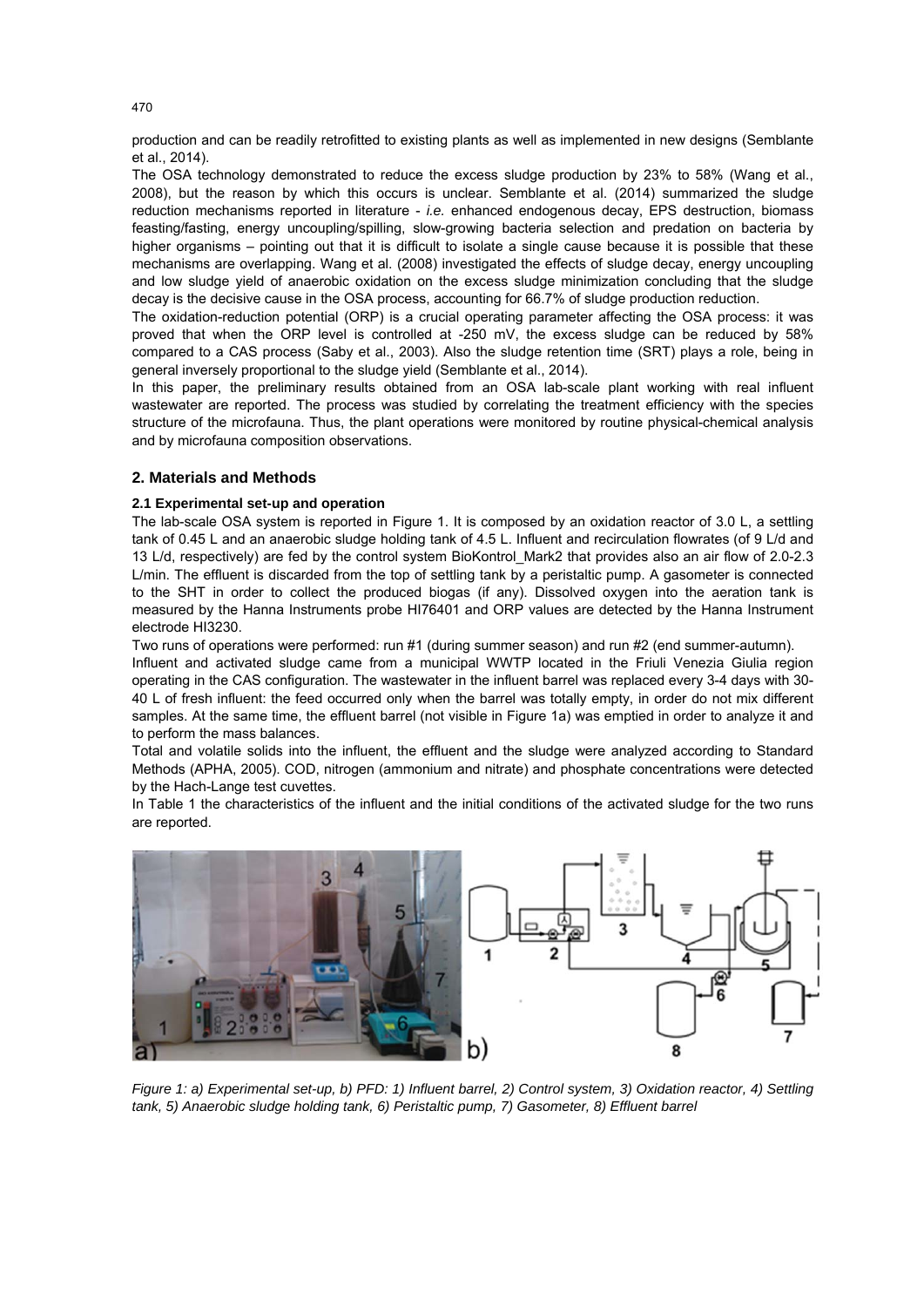|                              | SS            | VSS                                          | tCOD          | sCOD       | $N-NH_4$        | $N-NO3$        | PO <sub>4</sub> |  |  |  |
|------------------------------|---------------|----------------------------------------------|---------------|------------|-----------------|----------------|-----------------|--|--|--|
|                              | $[mg L^{-1}]$ | $\left[\text{mg} \cdot \text{L}^{-1}\right]$ | $[mg L^{-1}]$ | $[mg^L^1]$ | $[mgN·L^{-1}]$  | $[mgN·L^{-1}]$ | $[mg L^{-1}]$   |  |  |  |
| Influent characteristics     |               |                                              |               |            |                 |                |                 |  |  |  |
| <b>Run #1</b>                | 168±150       | 61±50                                        | 490±135       | $188 + 71$ | $49.0 \pm 20.3$ | $2.7 \pm 1.0$  | $15.7 \pm 6.2$  |  |  |  |
| <b>Run #2</b>                | 183±150       | $137 + 113$                                  | 440±134       | $198 + 78$ | $53.3 \pm 21.8$ | $3.5 \pm 1.4$  | $14.3 \pm 7.9$  |  |  |  |
| AS <i>initial</i> conditions |               |                                              |               |            |                 |                |                 |  |  |  |
| <b>Run #1</b>                | 5990          | 4030                                         | -             | 20         | 2.5             | 23.5           | 14.8            |  |  |  |
| <b>Run #2</b>                | 4900          | 3840                                         | -             | 37         | 5.8             | 10.8           | 8.8             |  |  |  |

*Table 1: Influent characteristics and initial conditions of activated sludge* 

### **2.2 Microfauna observation**

To monitor the microfauna, volumes of activated sludge at regular time intervals were sampled and stained with Rose Bengal. After staining, each sample was divided in two portions: one part was analyzed in vivo to identify the contained species and the other one was formalin-fixed and utilized to characterize and quantify the microfauna. Protozoa and small metazoan were identified using an optical microscope at 100 X following the method proposed by Madoni (1994). Most protozoa were identified to the species level according to morphology and movements. Organisms not able to be identified to the species level were recorded as units. Small metazoa were classified into 3 units: gastrotricha, oligochaete and rotifers. The count was performed by observing the formalin-fixed sample with an inverted microscope following the Utermohl protocol (1958). The average number of organisms was standardized per liter of sample.

## **3. Results**

## **3.1 Process performance and physico-chemical analysis**

As stated before, the effluent barrel was emptied every time the influent changed, resulting in 8 samples for run #1 and 13 samples for run #2. The removal efficiencies for sCOD, ammonia and phosphate, showed in Figure 2, were calculated from the mass balances done at each sampling. The N-NO<sub>3</sub> removal was obtained by comparing the actual effluent nitrate concentration with the amount of nitrified ammonia.

As regards the first run, the average daily removal were: 1.42 g·d<sup>-1</sup> for the soluble COD, 0.33 g·d<sup>-1</sup> for ammonia, 0.12 g·d<sup>-1</sup> for N-NO<sub>3</sub> and 0.02 g·d<sup>-1</sup> for PO<sub>4</sub>. In the second run similar values were obtained: 1.32  $g \cdot d^{-1}$  for sCOD, 0.38 g $\cdot d^{-1}$  for N-NH<sub>4</sub>, 0.09 g $\cdot d^{-1}$  for nitrate and 0.01 g $\cdot d^{-1}$  for phosphate. The average removal efficiency for nitrate was of 33.5% for run #1 and 18.8% for run #2. Since the DO concentration into the aeration tank ranged from 2.2 mg·L<sup>-1</sup> to 3.5 mg·L<sup>-1</sup>, it is reasonable to suppose that denitrification took place into the SHT, where anaerobic/anoxic conditions stood. Furthermore, as no external substrate was supplied to the sludge holding tank, the biological denitrification occurred using hydrolysed decayed biomass as electrons donor. The average values of ORP measured into the anaerobic sludge holding tank during the two runs were -160 mV for run #1 and -55 mV for run #2.

#### **3.2 Observed sludge yield**

To evaluate the sludge production, the observed sludge yield Y<sub>obs</sub> was calculated. Starting from the fundamental definition of yield, "the amount of sludge formed per the amount of substrate removed" (Grady et al., 1999), in literature several examples of yield calculation for OSA and side-stream reactors exist, differing by the expression of the substrate removed (as soluble COD or as total COD) (Wang et al., 2008; Chon et al., 2011; Torregrossa et al., 2012; Coma et al., 2013).



*Figure 2: Removal efficiencies: a) run #1, b) run #2*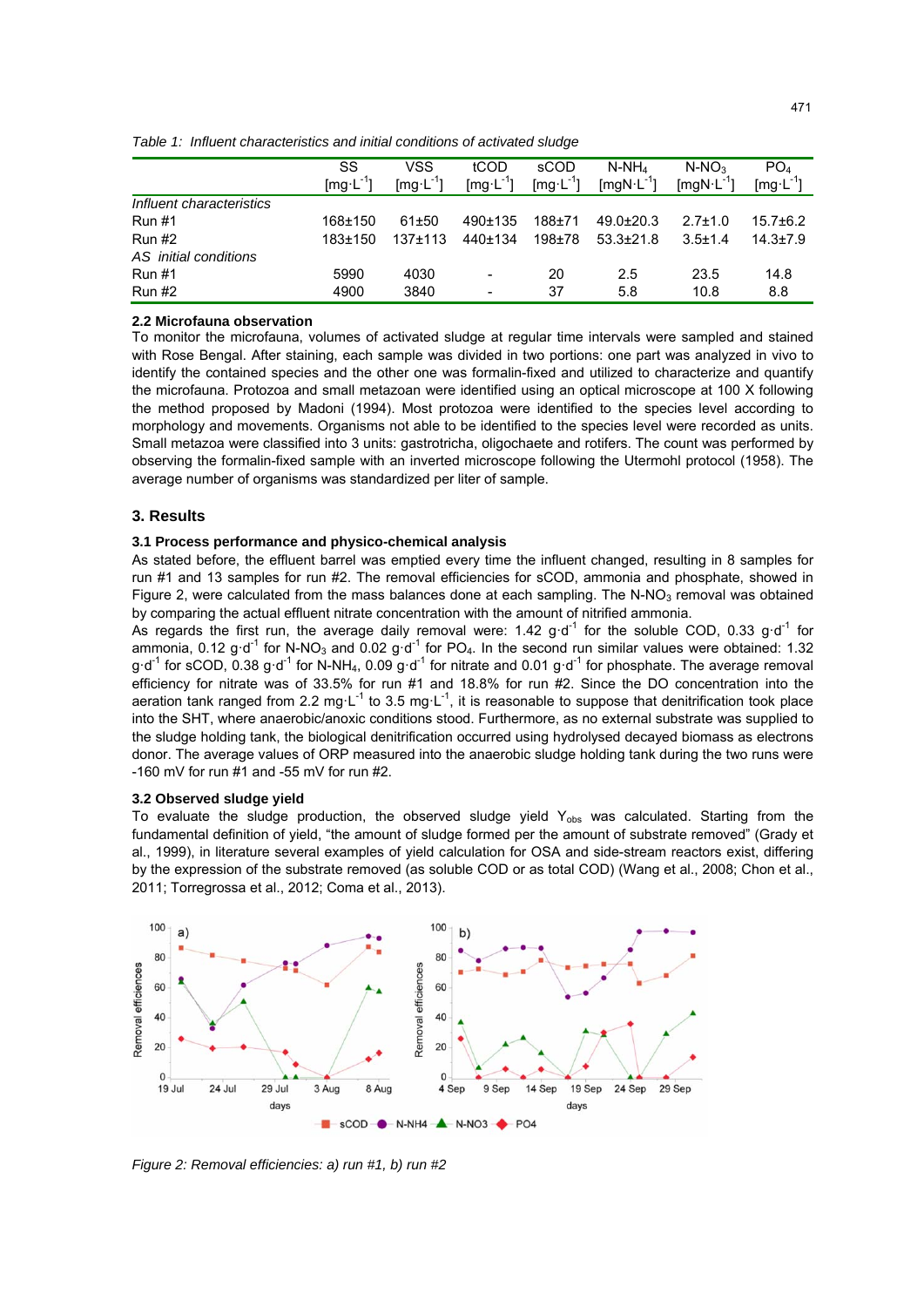In this work, the approach of Chon et al. (2011) was followed, calculating the observed yield by equation (1):

$$
Y_{obs} = \frac{\Delta X_{AS} V_{AS} + \Delta X_{SHT} V_{SHT} + X_{eff} Q_{eff} \Delta t}{\Sigma (S_{in} Q_{in} - S_{eff} Q_{eff}) \Delta t}
$$
(1)

where:

- $\Delta X_{AS}V_{AS}$  and  $\Delta X_{SHT}V_{SHT}$  are the changes of sludge amounts into the activated sludge tank and in the sludge holding tank, respectively;
- $Q_{\text{eff}}$  is the effluent flowrate having the solid concentration  $X_{\text{eff}}$  ( $X_{\text{eff}}Q_{\text{eff}}$ ) at represents the sludge wastage from the effluent in the given time - there was no sludge wastage from the return activated sludge);
- $S_{in}$  and  $S_{\text{eff}}$  represent the soluble COD concentrations in the influent and in the effluent, respectively.

Cumulative terms were used to quantify changes in both solids and substrate because solids concentrations in both oxidation reactor and sludge holding tank changed during OSA process operations. The  $Y_{\text{obs}}$  was obtained as the slope of the regression line of the cumulative generated sludge versus the cumulative consumed substrate. As showed in Figure 3, the observed yields were 0.335 gVSS  $g^{-1}$ sCOD for the run #1 and 0.408 gVSS·g<sup>-1</sup>sCOD for the run #2, values similar than those found by Wang et al. (2008) in their labscale plant.

## **3.3 Analysis of microfauna**

The biological community of the activated sludge consists of various populations competing with each other for food: decomposers (bacteria and fungi) utilize the dissolved organic matter in the wastewater and consumers (protozoa and small metazoan) feed on dispersed bacteria and other organisms (Madoni, 1994; Signorile et al., 2010). Within the aeration tank of the activated sludge system, the protozoa acquire special significance: they not only consume most of the dispersed bacteria in the mixed liquor (contributing in reduction of suspended solids), but also are sensitive to changes in environmental conditions, allowing the evaluation of the system performance (Araújo dos Santos et al., 2014). According to Madoni (1994), an efficient activated sludge should have the following characteristics: (i) high number of microfauna cells (≥10<sup>6</sup>) organisms per liter); (ii) microfauna composed chiefly by crawling and attached ciliates; (iii) a highly diversified community.

A summary of the results of microfauna analysis is presented in Table 2 in which the main species abundances (expressed as total individual number and in percent) are reported for the beginning of the experiment (*i.e.* in the real WWTP conditions) and for the end of the OSA configuration period. As it can be seen, the initial conditions of the two samples agree with the characteristics reported by Madoni (1994), therefore the original activated sludge (from the WWTP) can be classified as efficient. On Figure 4, the four most abundant taxa observed during the experiments are reported. As it can be observed for run #1, the testate amoebae Euglypha *sp*. and Arcella *sp*. were found in all the four periodic samples, indicating an excellent quality of effluent and a high performance of the treatment (Madoni, 1994). From the figure, it is possible to notice that their relative abundances decreased in the sample collected in the 30 of July, when the abundance of Opercularia *sp.* increased. This could be a symptom of a deterioration of the activated sludge, because these ciliates are observed to survive in stressed environments better than other protozoans (Madoni, 1994). Transient conditions in the sludge structure, probably due to the adaptation from CAS configuration to OSA system, were proved by the increase, noticed on the 23 of July, of the attached ciliate Thuricola sp., (Madoni, 1994). Another interesting item was the progressive disappearance of the crawling ciliates that decreased from the 6% of the total microfauna in the first sample, to 0% in the last one (passing through the 4% in the second sample and 1% in the third one).



*Figure 3: Observed yield from cumulative biomass production and organic matter removal: a) run #1, b) run #2*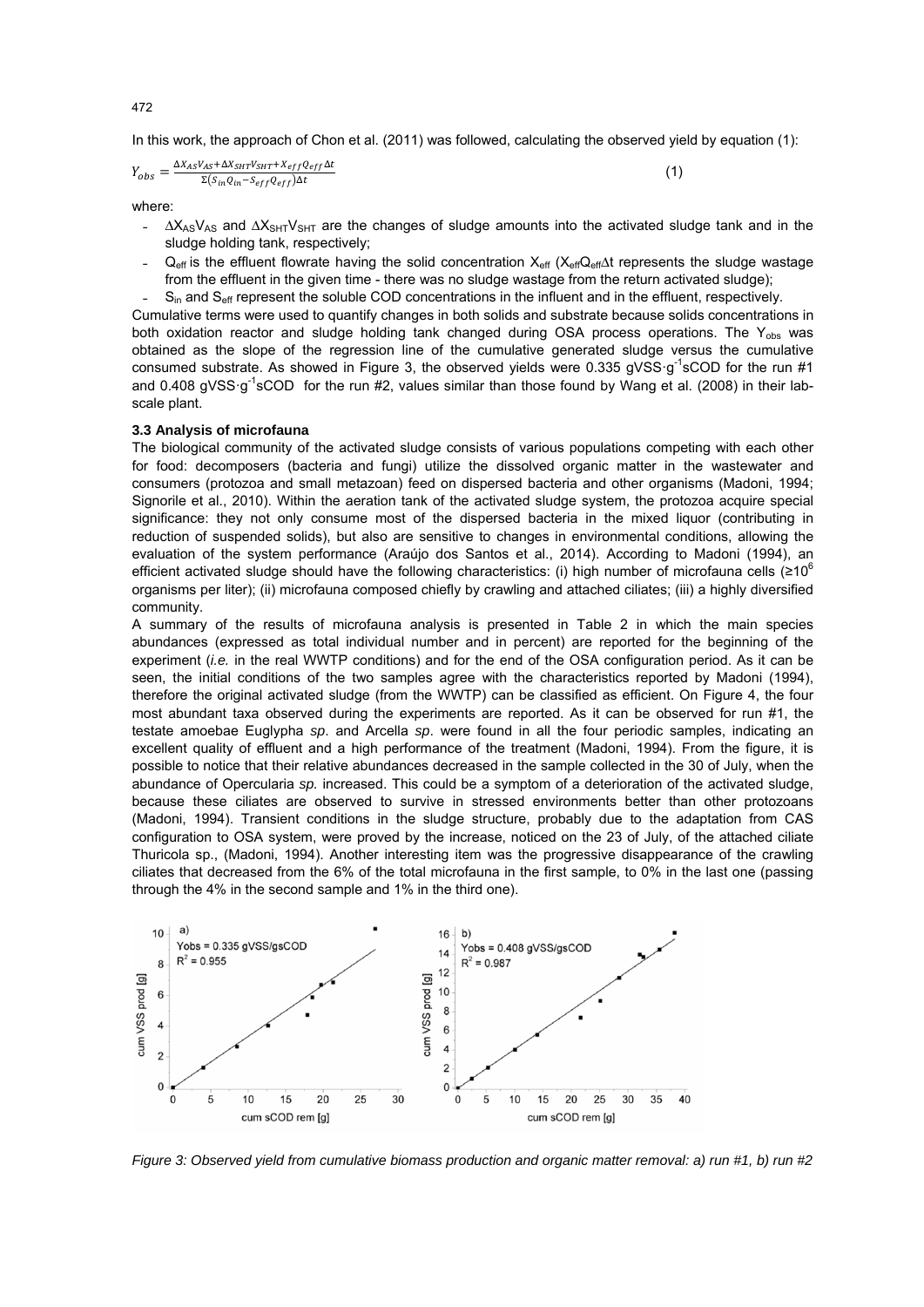|                      | <b>Run #1</b>    |      |                |      | <b>Run #2</b> |                  |           |                |  |
|----------------------|------------------|------|----------------|------|---------------|------------------|-----------|----------------|--|
|                      | Initial Abudance |      | Final Abudance |      |               | Initial Abudance |           | Final Abudance |  |
|                      | No/L             | $\%$ | No/L           | $\%$ | No/L          | $\%$             | No/L      | %              |  |
| Swimming ciliates    | 360,000          | 10.7 | 140.000        | 7.1  | 360,000       | 5.8              | 100.000   | 5.3            |  |
| Crawling ciliates    | 200.000          | 5.9  | 0.0            | 0.0  | 280.000       | 4.5              | 40.000    | 2.1            |  |
| Attached ciliates    | 700.000          | 20.7 | 480.000        | 24.2 | 3.920.000     | 62.8             | 900.000   | 47.4           |  |
| Carnivorous ciliates | 60.000           | 1.8  | 20,000         | 1.0  | 100.000       | 1.6              | 0.0       | 0.0            |  |
| Amoebae              | 140.000          | 4.1  | 80.000         | 4.0  | 0.0           | 0.0              | 20.000    | 1.1            |  |
| Testate amoebae      | 1,780,000        | 52.7 | 1,180,000      | 59.6 | 480,000       | 7.7              | 660,000   | 34.7           |  |
| Oligochaeta          | 120.000          | 3.6  | 40.000         | 2.0  | 120.000       | 1.9              | 60.000    | 3.2            |  |
| Rotifers             | 20,000           | 0.6  | 0.0            | 0.0  | 100,000       | 1.6              | 100.000   | 5.3            |  |
| Gastrotricha         |                  |      |                |      | 0,0           | 0.0              | 20.000    | 1.1            |  |
| Total microfauna     | 3,380,000        |      | 1,980,000      |      | 6,240,000     |                  | 1,900,000 |                |  |
| Total number of taxa | 19               |      | 12             |      | 14            |                  | 12        |                |  |

*Table 2: Main species revealed during the run #1 and the run #2* 

Simultaneously to the disappearance of the crawling ciliates, a worsening in the settling was observed, probably explained with the inverse relationship of the crawling ciliates with the SVI (Madoni, 1994). In spite of the previous negative symptoms, the treatment efficiency was high during the whole experiment, except for the days near the 30 of July when there was no denitrification. It is worthy to note that, during the same time, the conditions of the activated sludge changed also in the full scale CAS plant. Indeed, the initial sludge sampling of the second run revealed a high abundance of Opercularia *sp.* and a decrease in the number of crawling ciliates (among which only Aspidiscia costata was identified). However, despite being the activated sludge 'stressed', good removal performances for COD and ammonia were obtained also during the run #2, as proved by the constant presence of Euglypha *sp*. and Arcella *sp.* (frequency of 100%).

A microscopic analysis done for the sludge contained in the SHT at the end of run #2 revealed a prevalence of the Opercularia *sp.* (43% of abundance), the unique species of attached ciliates found, followed by the swimming ciliate Cinetochilum *sp.* (19%) and by the testate amoeba Arcella *sp*. (11%).



ZZZ Arcella Zoothamnium Rotifers Epistylis Cinetochilum

*Figure 4: The most abundant taxa trend: a) run #1, b) run #2* 

## **4. Conclusions**

The performances of a lab-scale OSA system were evaluated by coupling removal efficiencies with microfauna variation analysis. Two experimentation runs were performed.

The results showed that the removal of COD and ammonia remained high during the acclimatization of the activated sludge to the OSA conditions. The occurred denitrification (with the average efficiencies of 33.5% for run #1 and 18.8% for run #2) proved the hydrolysis of decayed biomass into the anaerobic sludge holding tank, suggesting that the sludge reduction was due to the enhanced endogenous decay. As regards the microfauna dynamics, despite the increase of the *Opercularia sp*., on the whole it can be stated that there was